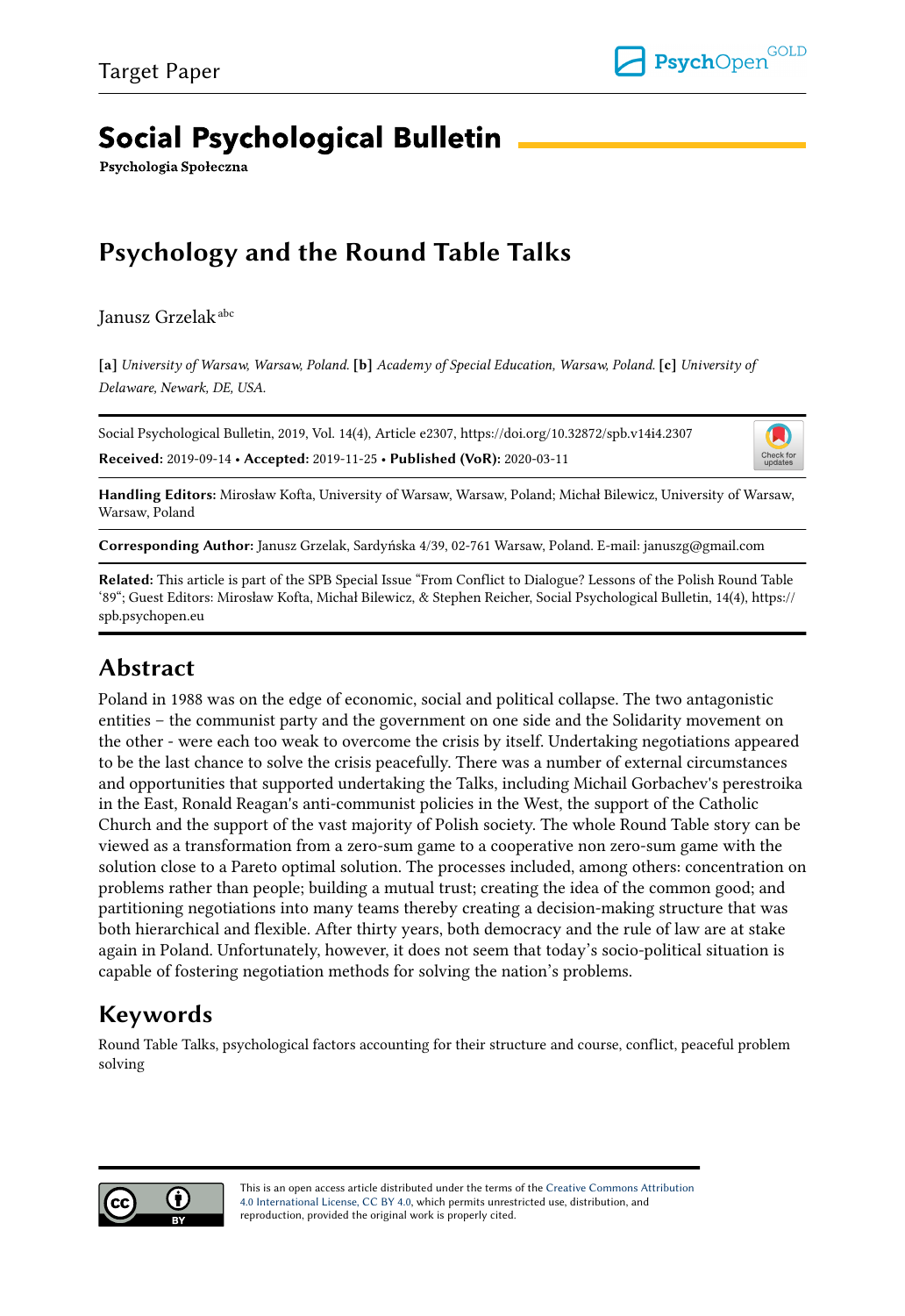The agreement reached in the Round Table Talks in 1989 can be only in part attributed to the wisdom and negotiation skills of the Talks' participants. There are many other significant factors and events that accounted for the final outcomes of the talks. It was, among other factors, the balance of the strength of the negotiation positions between the sides, the pyramid structure of the Table, the support of the Catholic Church, the support of international community, and finally lucky coincidences of circumstances and opportunities. The most important of these was the international situation with Michail Gorbachev's perestroika in the East and Ronald Reagan's anti-communist policies in the West.

This chapter is mainly focused on psychology of the Talks, the main theme of the special issue. Let me start, however, with several social political remarks.<sup>1</sup>

It is not an accident that the bloodless revolution happened first in Poland. Poland had the longest tradition of organized opposition against government in Central Europe. These included, to recall only the largest groups, Workers' Defense Committee (KOR), Clubs of Catholic Intelligentsia (KIK), Free Trade Unions (WZZ), Solidarity (1980-1981), underground Solidarity and many smaller underground organizations and groups. In Poland and only in Poland, the areas of small business and private property have been preserved, mainly in the areas of agriculture, small-scale crafts and trade. They were is‐ lands of independent thinking and decision making. It is worth adding that Poles, despite the great limitations, still had the greatest travel opportunities and contacts with Western culture in the Eastern block, mainly in the period after 1970, a decade before Solidarity was created. Some Polish intellectuals, not necessarily the most loyal to the system, had access to the West long before and they smuggled ideas, books, and periodicals to Poland.

It is true that the Polish People's Republic was a totalitarian and non-sovereign regime, a dictatorship where human rights and freedoms were violated everyday, and where, with almost no exception, a precondition for any career was affiliation to and being loyal to the ruling party, where prisons were filled with political prisoners. However, besides periods of oppressive political control, there were also short periods of very limited, but nevertheless "political thaws". Episodically, in such periods, a dialogue between intellectual elites of communists and the opposition took place. This mainly but not exclusively occurred in Catholic environments, e.g., Catholic University of Lublin and Clubs of Catholic Intelligentsia. Already in the 1970s, and in the 1980s, illegal books, semi-periodicals, samizdats were created and they were widespread underground throughout the country. The Flying Universities, illegal and very violently oppressed groups of intellectuals, closely connected with KOR, giving illegal lectures, seminars for, among others, students, teachers, workers.

Another important factor to consider was that the Round Table Talks followed mar‐ tial law, but martial law followed a unique historical experience of collective agency



<sup>1)</sup> The comments were made before the main theme of the special issue was expanded to the period of 30 years after the Round Table Talks.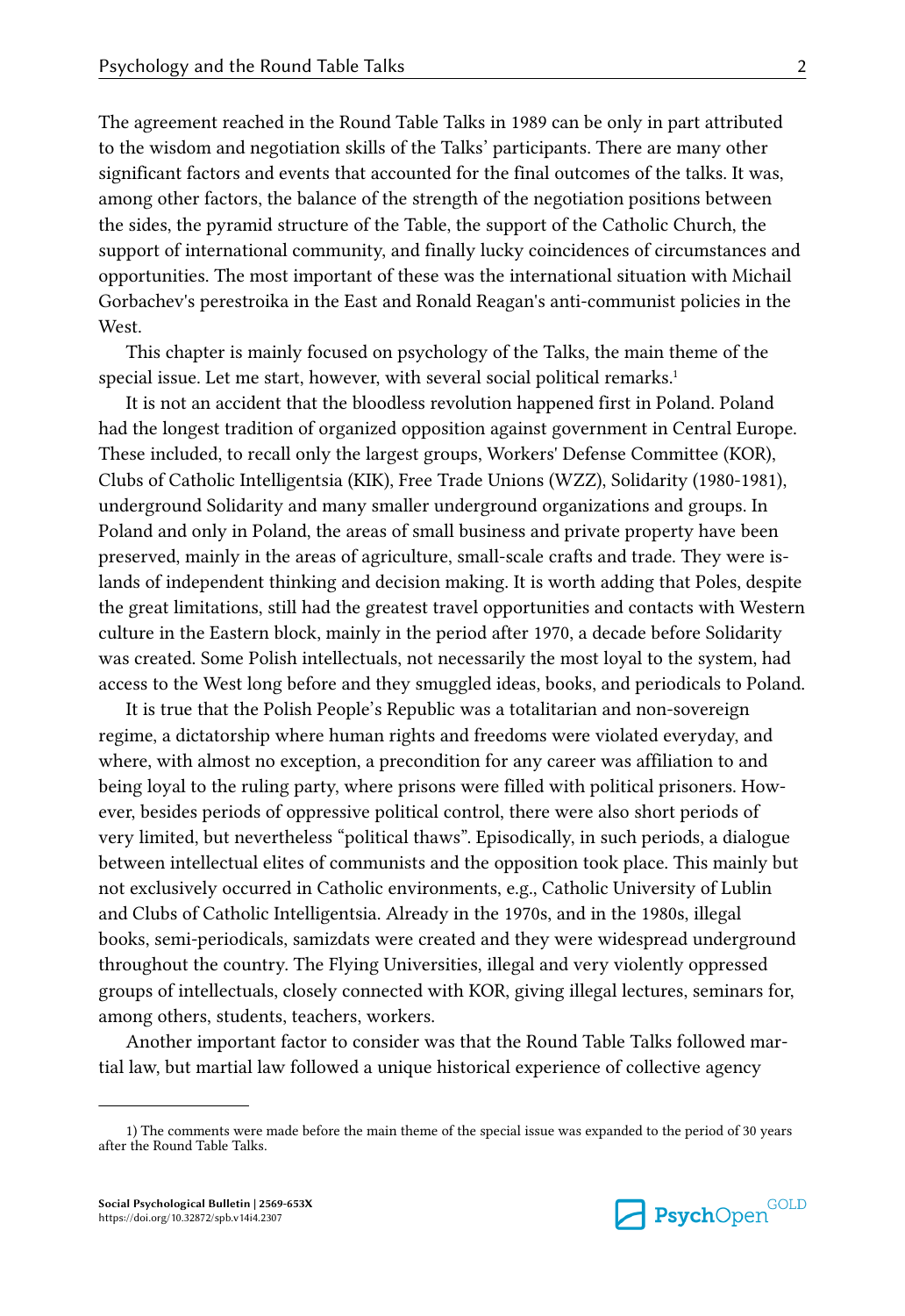in 1980/1981. Typical of almost all spontaneous social movements, those 16 months had some elements of chaos. Deliberation costs time. It also often costs consistency of collective action. At the same time, that period was a great and fast lesson of deliberative decision making for managers, politicians, and the general public. In countless places in Poland and in a variety of public life domains we felt a foretaste of democracy. The memory of this was reborn during the new wave of strikes in 1988 that strongly affected the way the Talks were conducted.

Finally, it should be emphasized that despite the numerically decreasing opposition in 1982-1988, numerous underground groups worked intensively on the concepts of the rule of law in a democratic system, on the introduction of a free market economy, on reforming the health care system, on the education system that teaches independent thinking, on the model of free media, on ensuring the protection of human rights, and on many other reforms. They worked on it, although significant systemic changes seemed unimaginable then.

Thanks to this enormous body of work, the Solidarity team was in 1988 quite well prepared, which does not mean it was sufficiently prepared to dialogue on the most important problems of Poland.

At the end of 1988, Poland was on the very edge of economic, social and political collapse. The Communist Party was lacking social support, it was disaggregated and with no clear idea of how to protect the state of the catastrophe. The Party was too weak to overcome economic crisis itself and to assure Poles of decent lives. It was, however, still strong enough to stay in power. On the other side, the underground Solidarity after seven years of oppression, counted probably fewer than a hundred thousand active members. It was only a small fraction of the ten million union members claimed in 1981. However, this fraction had broad social/moral support and it was still able to mobilize masses. A big wave of strikes in 1988; Wałęsa's ability to suspend the strikes; his victory in the public debate with his rival Alfred Miodowicz, a leader of the regime trade union; all proved that Solidarity and its leadership were strong enough to affect the future course of action but it was too weak to introduce any systemic changes itself.

Some of the above remarks were triggered by the political and social image of Poland painted by Janusz Reykowski in the introductory paper. From my perspective, the image is too mild. It does not adequately reflect the dark sides of the regime and positive sides of the so called "first Solidarity".

# Interdependence

The two sides of the negotiations, the Government and Solidarity, were interdependent in that gains and losses of each side depended not only on its own actions, but on actions taken by the other side. Interdependence situations are best defined by (1) the allocation of available outcomes and (2) the kind and amount of control that each side has over

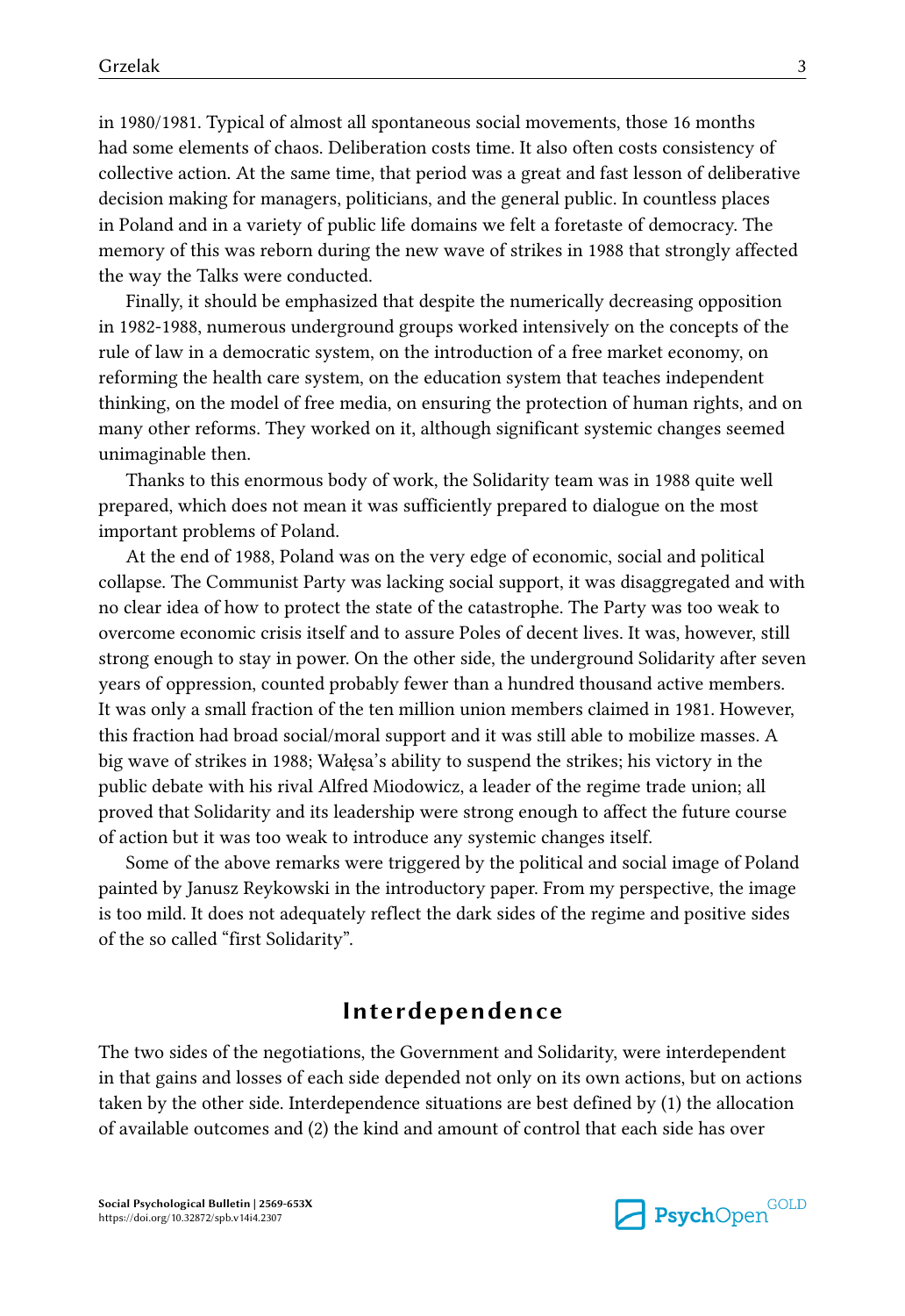the allocation of outcomes overall (e.g., [Kelley, 1997](#page-12-0); [Kelley & Thibaut, 1978;](#page-12-0) [Van Lange,](#page-12-0) [Joireman, Parks, & Van Dijk, 2013\)](#page-12-0).

Control can be considered as the ability to change the outcomes of negotiations in a desired direction. It can also be viewed as an end in itself. Control was the initial object of desire and the key issue of the RT negotiations. There were several important aspects of the desire for control on the part of the government. These included whether the government and the communist party was intent on maintaining all of the power or whether they were willing to pass some to Solidarity and new democratic institutions, that is, to move toward a partnership kind of control [\(Grzelak, 2001\)](#page-11-0).

If the government was willing to share power, how much power would be relinquished? This was the main issue discussed in the Table groups and sub-groups. It was also, of course, the main source of conflict.

The situation appeared to be, but it was not really, a zero-sum game in which one side gains as much power as the other side loses. The talks made sense only on the assumption that some, maybe a small amount of, participation of Solidarity in state management was possible. The talks started from the position of returning Solidarity to the status of a legitimate trade union. It was not a zero-sum game since there were many intermediate solutions between 0 (delegitimization) and 1 (restoration of all attributes of legal organization).

However, the situation was perceived as so antagonistic that its subjective image was more likely to activate schemas of zero sum than cooperative schemas of mixed motive games. It activated the whole syndrome of an enemy rather than a partner on the other side of the table. This opposition affected the course of the first days of the talks. It inhibited discussions on possible concessions to the other side, and instigated distrust. The out-group was viewed as homogeneous. It took time to see differences, to see the heterogeneity of the other side (e.g., [Judd, Parks, Yzerbyt, Gordijn, & Muller, 2005](#page-11-0)).

The process of reallocating power is also worth considering. Negotiations between individuals or groups were all about influencing others. The way in which this influence is exerted is essential. In tough, positional negotiations it is important to use all your power, including manipulations and dirty tricks, to force the other side to make as many and as large concessions as possible. This type of negotiation very rarely leads to a solution that is satisfying for both parties. Moreover, power orientation of one negotiation party induces the need for exercising power in the other party. This often leads to a breakdown in negotiations. On the other hand, showing a desire for collaboration and respect for other negotiation participants induces and activates the same attitude on the other side of the table. Instead of conflict, a problem solving set is likely to occur. This is why theorists and practitioners pay so much attention to the procedures eliciting respect and desire for collaboration ([Bazerman & Neale, 1992;](#page-11-0) [Fisher, Ury, & Patton, 2011](#page-11-0); [Grzelak, 2001\)](#page-11-0). [Table 1](#page-4-0) shows the principles of a problem solving strategy as compared with positional bargaining (after [Fisher, Ury, & Patton, 2011](#page-11-0)).

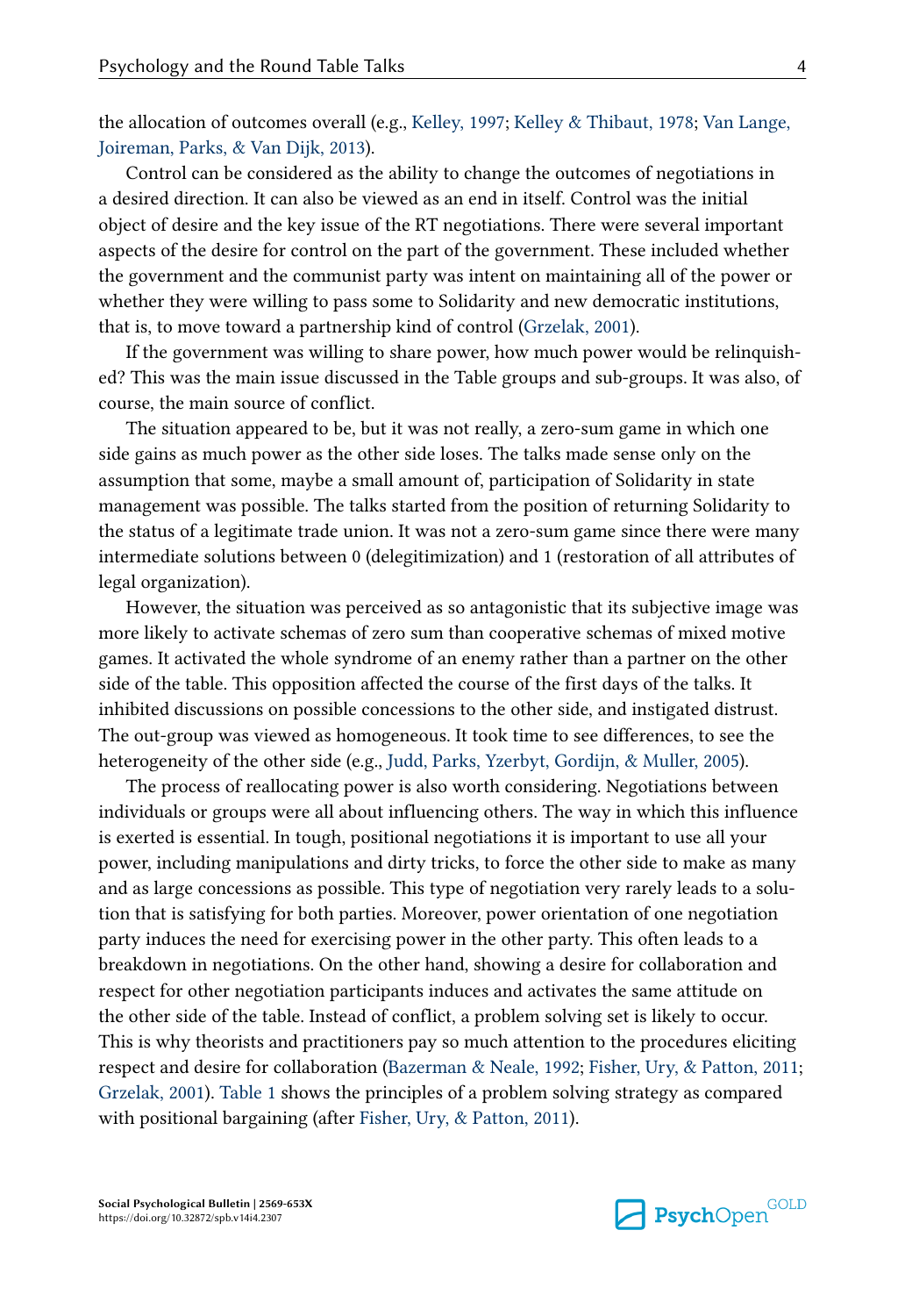<span id="page-4-0"></span>As said before, the situation in the Round Table Talks was not a zero-sum game, although in the beginning that appeared to be the case.

There were three important preconditions that made the Round Table Talks possible at all. These were 1) the motivation to talk; 2) the existence of trust, conditional in nature, but trust; and finally, 3) small and ill-defined but existing space of outcomes acceptable to both sides.

#### Table 1

Two Most Contrasting Modes of Negotiations (after [Fisher, Ury, & Patton, 2011](#page-11-0))

| <b>Positional bargaining</b>                              | Negotiating on the merits                                        |
|-----------------------------------------------------------|------------------------------------------------------------------|
| Participants are adversaries.                             | Participants are problem solvers.                                |
| The goal is victory.                                      | The goal is a wise outcome reached efficiently and<br>amicably.  |
| Demand concessions as a condition of the<br>relationship. | Separate the people from the problem.                            |
| Be hard on the problem and the people.                    | Be soft on the people, hard on the problem.                      |
| Distrust others.                                          | Proceed independent of trust.                                    |
| Dig in to your position.                                  | Focus on interests, not positions.                               |
| Make threats.                                             | Explore interests.                                               |
| Mislead as to your bottom line.                           | Avoid having a bottom line.                                      |
| Demand one-sided gains as the price of agreement.         | Invent options for mutual gain.                                  |
| Search for the single answer, the one you will accept.    | Develop multiple options to choose from; decide later.           |
| Insist on your position.                                  | Insist on using objective criteria.                              |
| Try to win a contest of will.                             | Try to reach a result based on standards independent<br>of will. |

The negotiations agenda included a very wide spectrum of possible outcomes. In fact, the closest game to the completely antagonistic zero sum was the game for power. It was possible to allow for different variants of solutions for the different areas of social and economic life. The most important problem, however, was who would decide on the choice and who would implement it [\(Grzelak, 2001](#page-11-0)).

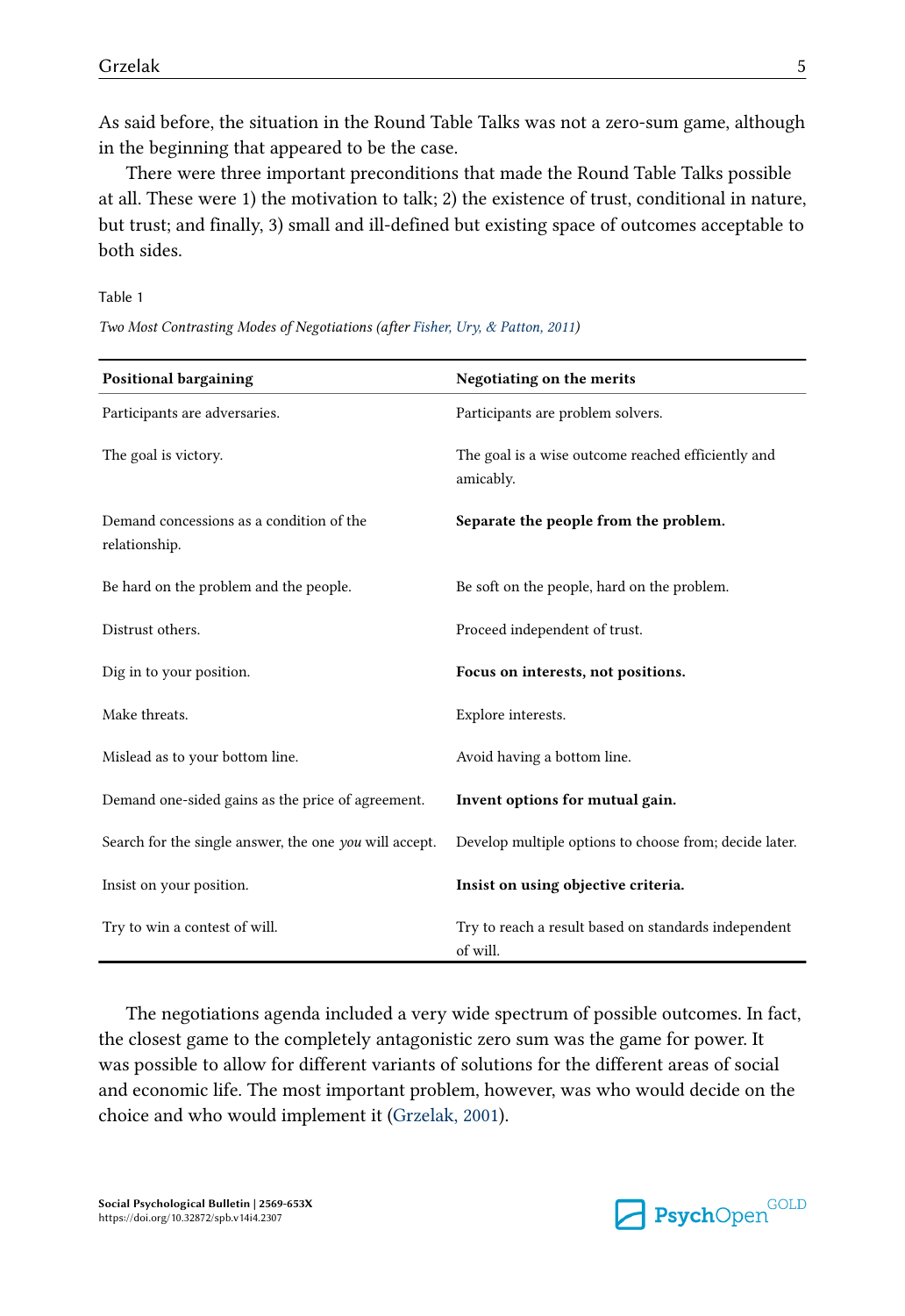## Motivation

Motivation for problem solutions can begin with an understanding of the necessity of a solution. This is what occurred in 1988 when the decision to arrange the Talks was made. As said before, both sides were weak and they could not solve the crisis without the other side. Both sides were aware of their weakness. Any options other than the Talks were, in terms of expected outcomes, worse than the Talks. Both sides were simply doomed to talks since they had no better option, given that both wanted to avoid a state catastrophe. The main source of motivation was not then of a positive nature. It was the result of calculation, or of understanding the logic of the situation. It was not profitable for any of the parties not to talk even if hope for success was very, very remote. To state the situation in other, more technical words, neither party had a better BATNA - Best Alternative to a Negotiated Agreement [\(Brett, Pinkley, & Jackofsky 1996; Fisher, Ury, &](#page-11-0) [Patton, 2011](#page-11-0); [Thompson, Wang, & Gunia, 2010\)](#page-12-0). It was a stage of minimal motivation. Both sides realized that they were yoked to each other and therefore the readiness to talk was not purely declarative. It was the best available option.<sup>2</sup>

In addition, taking part in the talks was for some participants a kind of moral obligation, a kind of categorical: even if the chances of success are slim, they should be used. One of the sources of motivation to undertake the talks was then fear of losing a unique opportunity. The talks appeared to be the best way to prevent state collapse.

### Trust

The simplest and most common notion of trusting another party is the belief that the other party is not willing to harm our party even if there is a temptation to do so. It seems to be a notion dealt with by many trust theorists (e.g., [Barber, 1983](#page-11-0); [Hardin, 1991;](#page-11-0) [Orbell, Dawes, & Schwartz-Shea, 1994](#page-12-0), [Yamagishi & Yamagishi, 1994](#page-12-0)).

Solidarity did not have a good reputation in the eyes of the governmental side of the negotiations. It was perceived as aggressive and aimed at overthrowing the ruling party. Conversely, the governmental side similarly did not have a good reputation in the eyes of Solidarity, being viewed as interested only in maintaining power. The first steps to a free market in 1988-89 were seen as means rather than goals. The initial positions of the two sides of the talks did not imply trust. They could only imply some limited degree of partner predictability. This way of reducing social uncertainty is close to Russell Hardin's notion of encapsulated self-interest [\(Hardin, 1991](#page-11-0)) and Toshio and Midori Yamagishi's notion of assurance ([Yamagishi & Yamagishi, 1994\)](#page-12-0). The latter made a clear distinction between trust and assurance: "Trust is based on the inference of the



<sup>2)</sup> BATNA determines the point at which a negotiator is prepared to walk away from the negotiation table. In practice, it means that the negotiators should be willing to accept any set of terms superior to their BATNA and to reject outcomes that are worse than their BATNA [\(Spangler, 2003;](#page-12-0) [Thompson et al., 2010](#page-12-0)).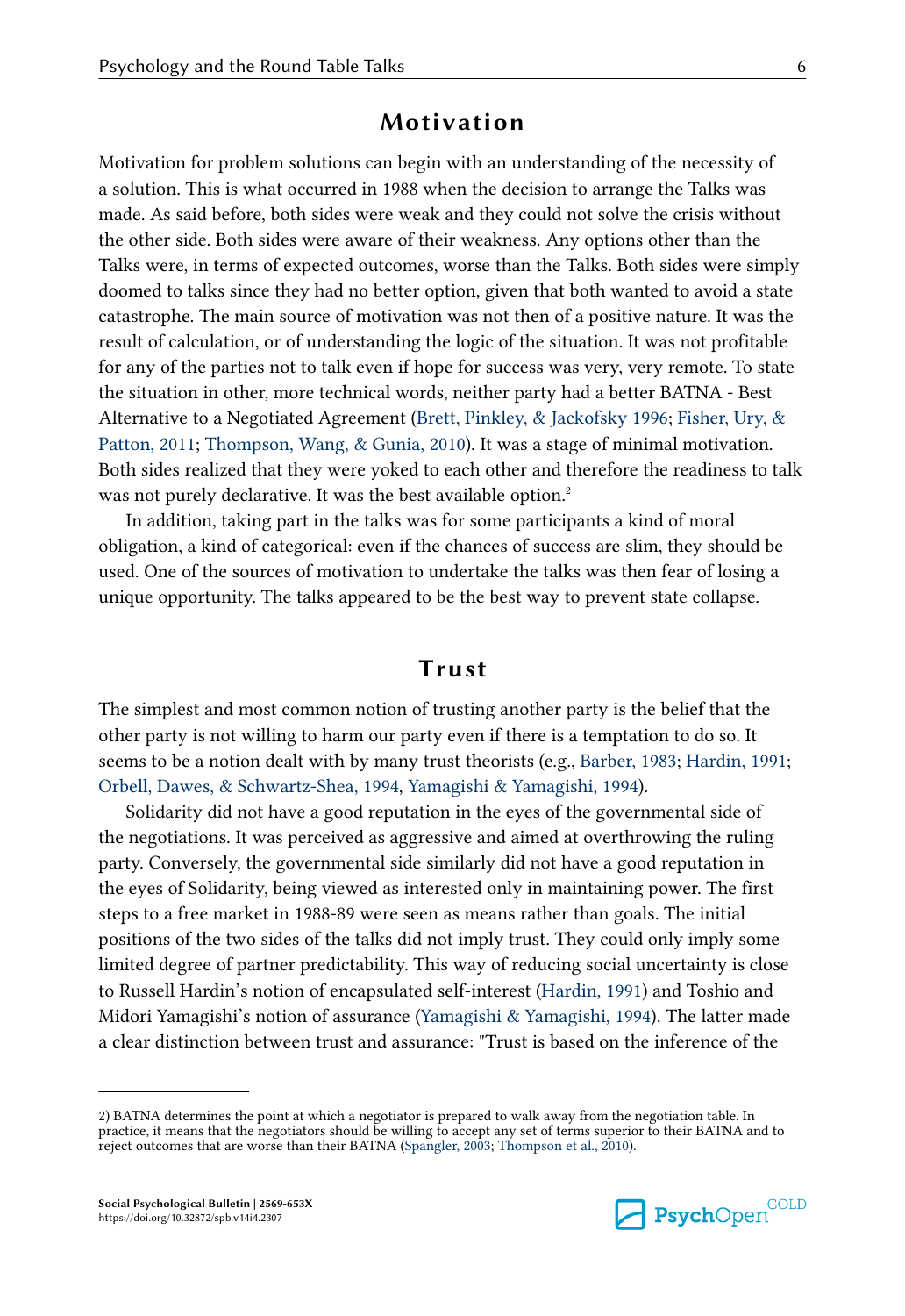interaction partner's personal traits and intentions, whereas assurance is based on the knowledge of the incentive structure surrounding the relationship. An example will help making the distinction intuitively clear. Suppose I have a special tie with the Mafia, and my trading partner knows this. I am certain that he will not cheat on me; he knows that if he does he will be quickly sent to a mortuary. My expectation of the partner's "honesty" is based on the fact that acting "honestly" is in his own interest, not on the belief that he is a benevolent person. Here, assurance exists but not trust."

A step below unpredictability indicates a level of distrust where there are reasons to believe that the other side has an intention to harm our party. Mutual understanding that the two sides were acting in a situation of minimal motivation gave them a sense of security that the other party was willing to reach an agreement.

Neither Government nor Solidarity initially believed in the good intentions of a dialogue partner, but it was also difficult to recognize that the attitudes and manner of proceeding fit the bad faith model of negotiating, i.e., that negotiations were started without a real intention to make concessions and an agreement [\(Wallihan, 2007](#page-12-0)).

The doubts and fears, as previously said, were justified by decades of experience with the communist regime. Initial distrust weakened week by week through learning about the intentions and goals of the other side and discovering the growing scope of the common interest. Distance, and perceived hostility gave way to more partner and prob‐ lem solving attitudes. A zero-sum game-like view of the situation gradually turned to a complex non-zero-sum game (mixed motive game) view with some conceivable win-win solutions. Facial expressions of participants changed in the course of negotiations from raw, stiff, hostile and official to "human friendly". Dehumanization disappeared.

Each party was initially afraid that the other one would like to cheat and outwit the other party. Distrust was very well grounded in the past experience of the Poles. Therefore, trust could not rely solely on declarations. The talks were increasingly aimed at making institutional and procedural guarantees, which had to lead to substantial changes in the system.

Many politicians now and then believe (d) that these contacts have turned into excessive fraternization, which in turn created a danger of readiness to make some compliances that are too easy and too big. This was what the radical wing of the now-ruling party still blames Solidarity negotiators for: rather than insufficient hardness in the talks. I do not agree with these critics but, of course, there is no way to check the validity of this interpretation now.

For very many, both shortening the distance and perceiving interdependence situations in terms of mixed motive rather than antagonistic (constant sum) games was a precondition for initiating any constructive dialogue between the involved players. On the other hand, originally antagonistic perceptions of the Round Table facilitated unreal‐ istic aspirations of a one-sided victory, inhibited the tendency to search for alternative conflict solutions, and instigated distrust, since the other party's interests were perceived

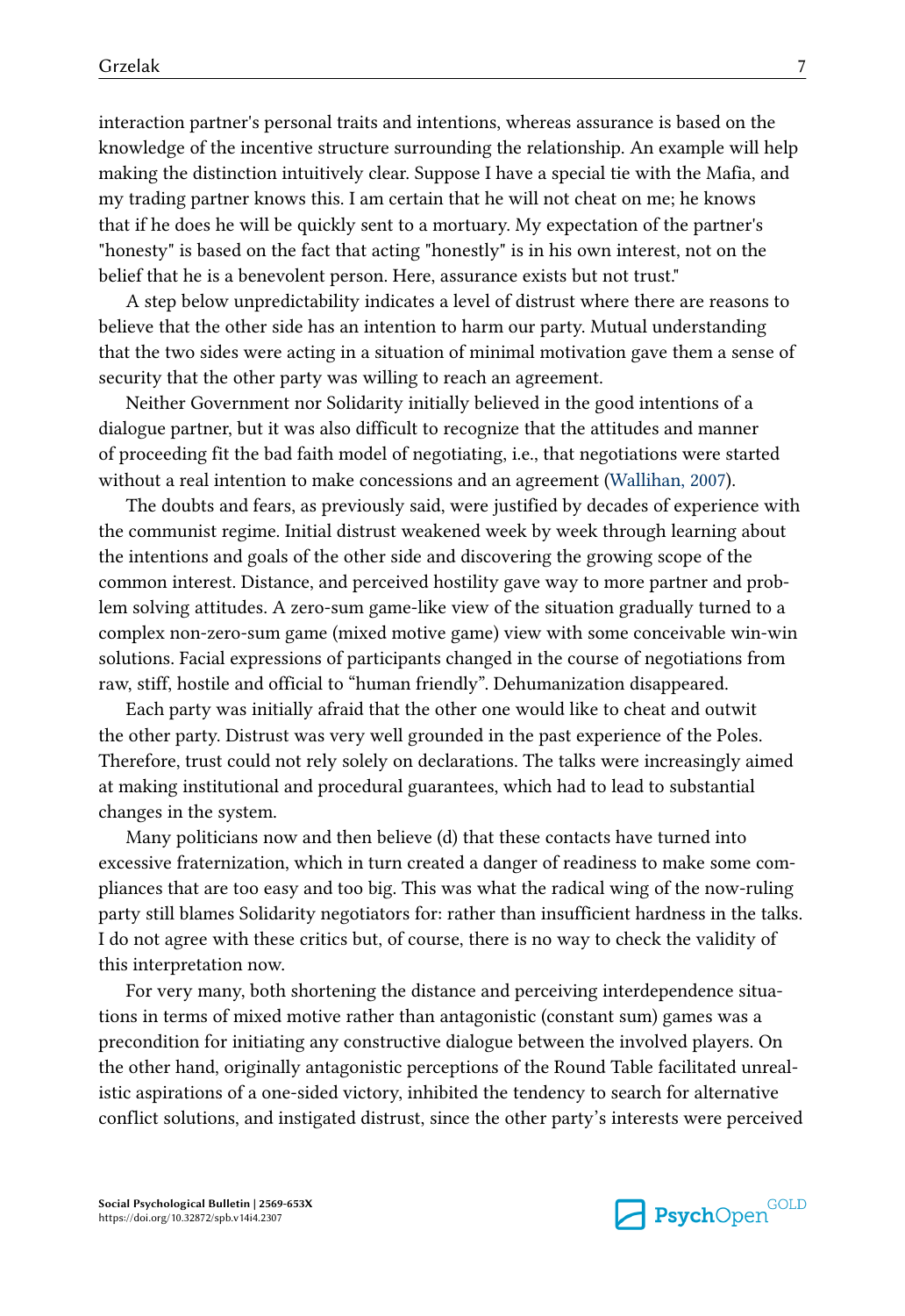as contradicting own ones. The gradual change in the vision of the negotiations was the result of many of the factors of which shortening the distance was certainly important but not most important.

### Table Architecture

One of the well-known, although not very often used, negotiation recommendations is: if the problem is very big and complex, divide it into parts. Poland in 1989 was a big and complex problem.

The partitioning problem of Poland, creating separate negotiation teams for each of the highlighted parts of the problem, giving the whole shape of the pyramid was, I believe, one of the primary strengths of the Round Table. It was probably believed that teams, or at least their management, would be getting together from time to time to agree on strategies. There were basically no such meetings, but the common, consistent line of tables, at least on the side of Solidarity, was preserved.

The scheme of the Round Table is depicted in Figure 1. At the top of the multi-level structure was a team called Magdalenka, after the name of the village where they were held.



Figure 1. The structure of the Round Table Talks. JR = J. Reykowski; JG = J. Grzelak.

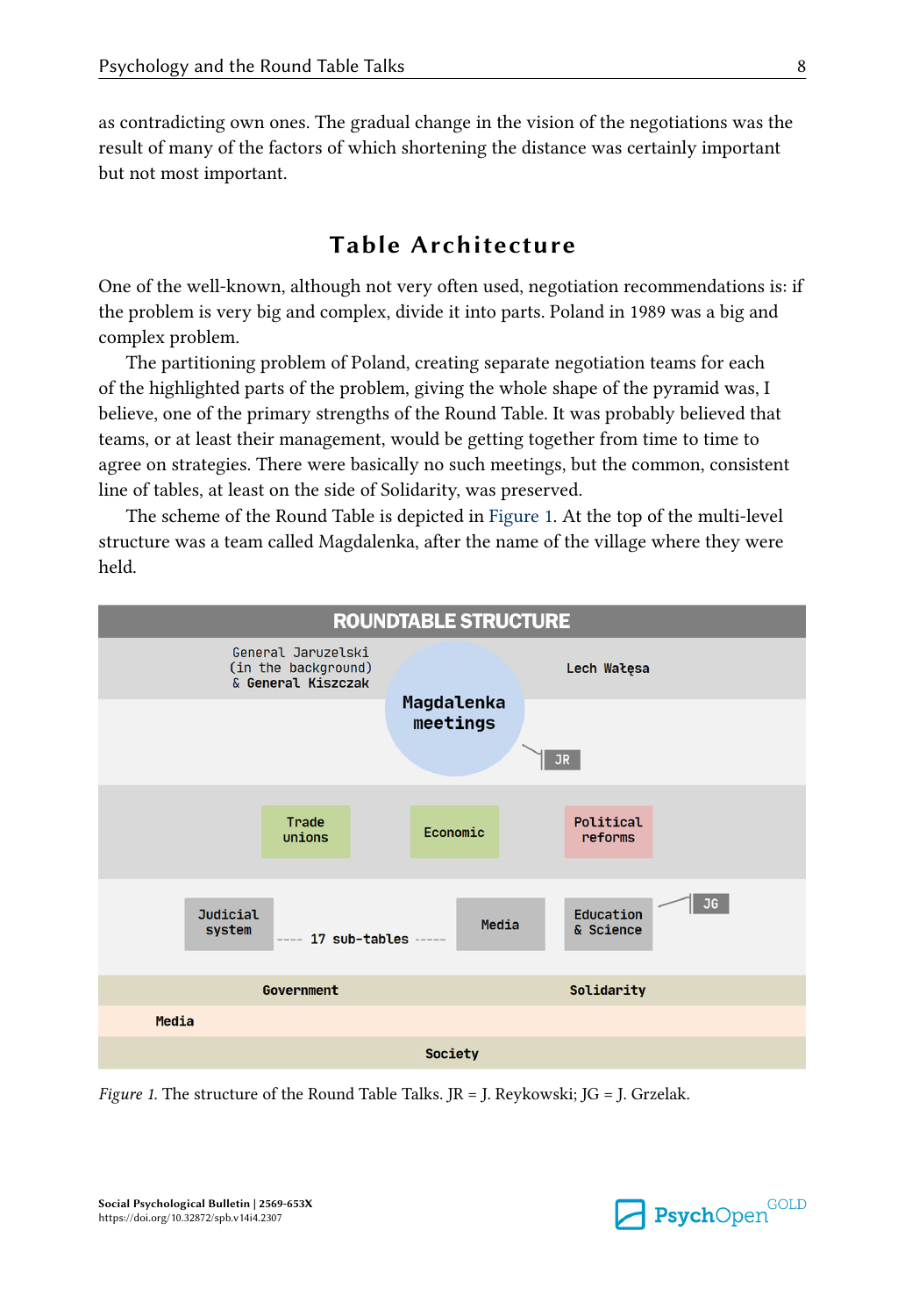Magdalenka fulfilled several important roles. First of all, surprisingly, it was an efficient think tank. 40 people were delegated to the team by two sides and, importantly, two representatives of the Hierarchy of the Catholic Church. It was there that Solidarity lead‐ ers and government leaders, after consultations with their leadership, made preliminary analyses and agreed on the next steps of negotiations. There were no final decisions made there; they were subjected to a preliminary fire test.

Magdalenka was supposed to be the penultimate appeal in disputes that could not be resolved in teams (the last were, of course, leaders), and was a source of inspiration for further solutions. It was the first forum where these solutions, after consultation with the leaders, were discussed. In Magdalenka, the main rules and the negotiation code were also agreed upon: take turns in leading table/sub-table discussions, do not interrupt when someone speaks, listen carefully, react to the opponent's words rationally, not emotionally, show respect for the interlocutor, take care of the equal division of time between participants of different parties, and avoid evoking emotionally bad memories, especially for the other side.

As said before, the logic of goals created minimal motivation. It also reinforced trust. I trust someone who aims to solve problems as much as me, and our side, does. Still another source of limited trust emerged from long-lasting interpersonal contacts. Some of the RT participants knew each other from the past as ideological opponents that could at least on some issues agree, and they were not necessarily in relation: oppressor – victim.

Day by day, spending time together, not only on battles but also on lengthy discussions and joint meals, brought about a lot of mutual understanding, discovery and appreciation of common goals. Finally, the multilevel, pyramid construction of the Table had a tremendous influence on the feeling of security of the participants. Any mistake made at the lower level of the pyramid could be easily corrected without any fear of losing face.

# Size of the Pie

The very initial level of aspiration was, as we know, not high: the re-legalization of Solid‐ arity. The original expectations increased gradually but quickly (more freedom of speech, access to mass media, more elements of a free market economy, political independence of education, finally a partly free election, and many others…). In the course of negotiations, step by step, the pie had been enlarged by a growing body of in-table settlements (with a temporary crisis here and there, like in the table for youth problems). It once again showed the wisdom of a partial as compared to global structure of the table, although the Talks seemed to lead rather consequently to a mutually satisfying package of Pareto optimal outcomes<sup>3</sup> being in equilibrium.<sup>4</sup>

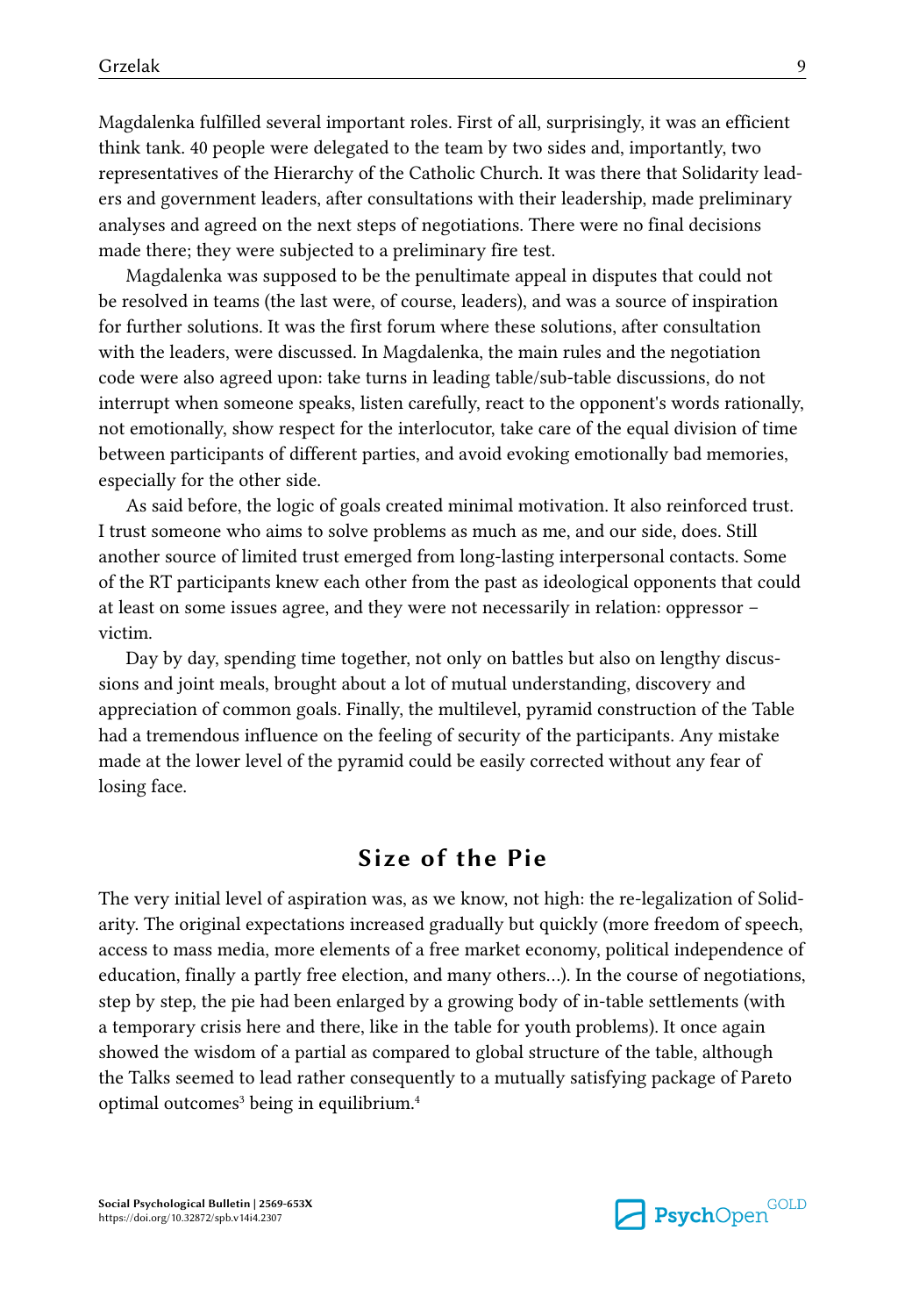The results of the Round Table Talks are commonly known. Finally, near the end of negotiations, a new state of social awareness seemed to become more salient: we did not have to be opponents at all, maybe a win-win solution was conceivable. And it was reached after a deep crisis near the end of the talks. The subject of living controversy was then establishing the highest state institutions. Expanding the area of consideration with additional elements had increased the pie and had become acceptable to both parties. It was reactivation of the state power triad: Sejm as the Lower Chamber, Senate as the Higher Chamber and the President. In the first election, 1989, Sejm was to be elected in a partly free election, Senate in a free election. Hidden, not officially saved, but the default part of the deal was that Wojciech Jaruzelski would become the president of Poland.

Two months of talks seemed to change political elites. The relatively short negotia‐ tion time and the scope of the results were surprising. The most amazing, however, was the mental change in the view of Poland's problems and the approach to solving them. The narrow perspective of party interests was often replaced by concern for the common good, for the good of the state, and immediate problems gave way to reflection on future generations. This is what happened in our, that is, Table participants', brains. Unfortunately, such attitudes were alive among the elites only at the beginning of the transformation of the thirty-year perspective. For most of the past 30 years, the value of the commons seems to be in dramatic decline especially among political elites and high rank party activists.

## Communication

During the talks Solidarity was very concerned with disseminating information on what was going on at the Table. Almost every day press conferences and articles in the underground press hypothetically allowed everyone to follow the negotiations.

In the Communist time, mass media were monopolized and fully controlled by state agencies. Poles looked then for independent sources of information. I remember from my childhood that when our radio was broken, with the consent of the neighbor, we put a cup and ear to his wall and listened to his radio. The neighbor was a member of the Communist party and a mid-level manager in a state factory. He listened to the stations of Radio Free Europe and Voice of America at appropriate times. We could talk about being in two different camps. It was almost an everyday experience for millions of Poles, even though the broadcast was jammed, and listening could be punished. In the



<sup>3)</sup> Pareto optimal solution means that there is no other solution in which one party is better off and no other party is worse off. It means a state where negotiation outcomes cannot be changed to make one party better off without making at least one other party worse off. Pareto optimality implies that outcomes are allocated in the most efficient manner, but does not imply equality or fairness.

<sup>4)</sup> According to game theory, a prototype of the interdependence theory, the optimal outcome of a game is one where no player has an incentive to deviate from his chosen strategy assuming other players remain constant in their strategies.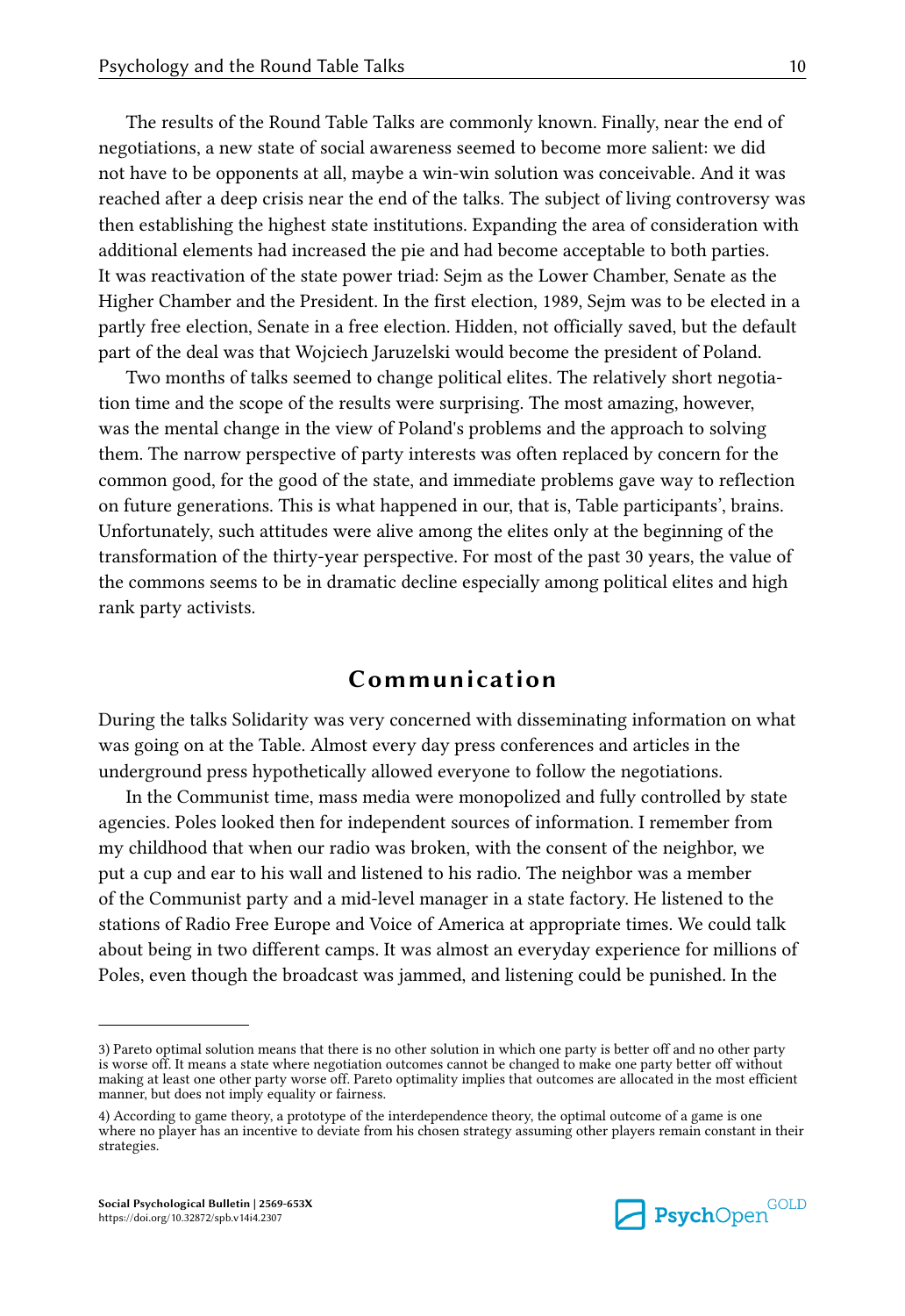majority of conversations held at that time, I could assume that I and my interlocutor could have the same knowledge about the world, knowledge based on both the state-run media and independent sources. Paradoxically, today, when we have free access to free media ourselves, those who are politically involved voluntarily reach for only the media associated with the political camp closest to us in ideology. Camps speak different languages, have different images of the world, and hardly understand each other.

Some origins of the present state may go back to the year 1989. As said at the beginning of the chapter, a large group of Solidarity participants of the Talks were people who spent years before 1989 on socio-political analyses and group debates on the totalitarian system, on its social, economic and psychological consequences, on possible ways to transform so called socialism to democracy and a free market economy. The Round Table accelerated maturing to real systemic changes. It was a short and extremely intense lesson. For whom? Basically for the Talks' participants, not for majority of society. We, as talk participants were very limited, with rationed access to the mass media. It was quite naive thinking that press conferences, interviews, and leaflets could have prepared people for sudden, complex and very psychologically and economically costly systemic changes, that it all would compensate for state run propaganda. The size of the victory in the 1989 election reinforced an illusion that almost all of society supported the RT agreement. Yes, it was an illusion. There was a minority but not a small minority that did not support the RT settlement even if they in part voted for Solidarity candidates: those for whom changes introduced by the Round Table were too small, below their expectations, those politically indifferent, those emotionally involved but not realizing the real consequences of future transformation, the anarchists, and finally those who were defenders of the old systemic order as well as its beneficiaries.

Add to that large groups of unemployed workers of liquidated and / or bankrupted state-run enterprises and farms (PGR). It was an economic necessity, but it should have been accompanied by state economic protections and a social psychological campaign much stronger than took place in the '90s.

In this situation, it is not surprising that a part of the public was and is disappointed with the transformation, and that it finds some sources of that disappointment in the Round Table.

Is the Round Table a model to be followed in other, seemingly intractable, societal conflicts, like the one we are facing now? It does not seem realistic in the present state of events in Poland. The state is ruled by one of a few, not only of two political forces. Who would talk with whom? The political environment today is quite different than it was at the time of the Round Table Talks. Would it be a battle of emotions or a dialog? If a dialog, what would be the language adopted by negotiation parties? There is no common, external enemy such as the Soviet Union outside or its supporters inside. There is also no common misfortune, which at the time of the 1989 Talks was a great economic crisis.

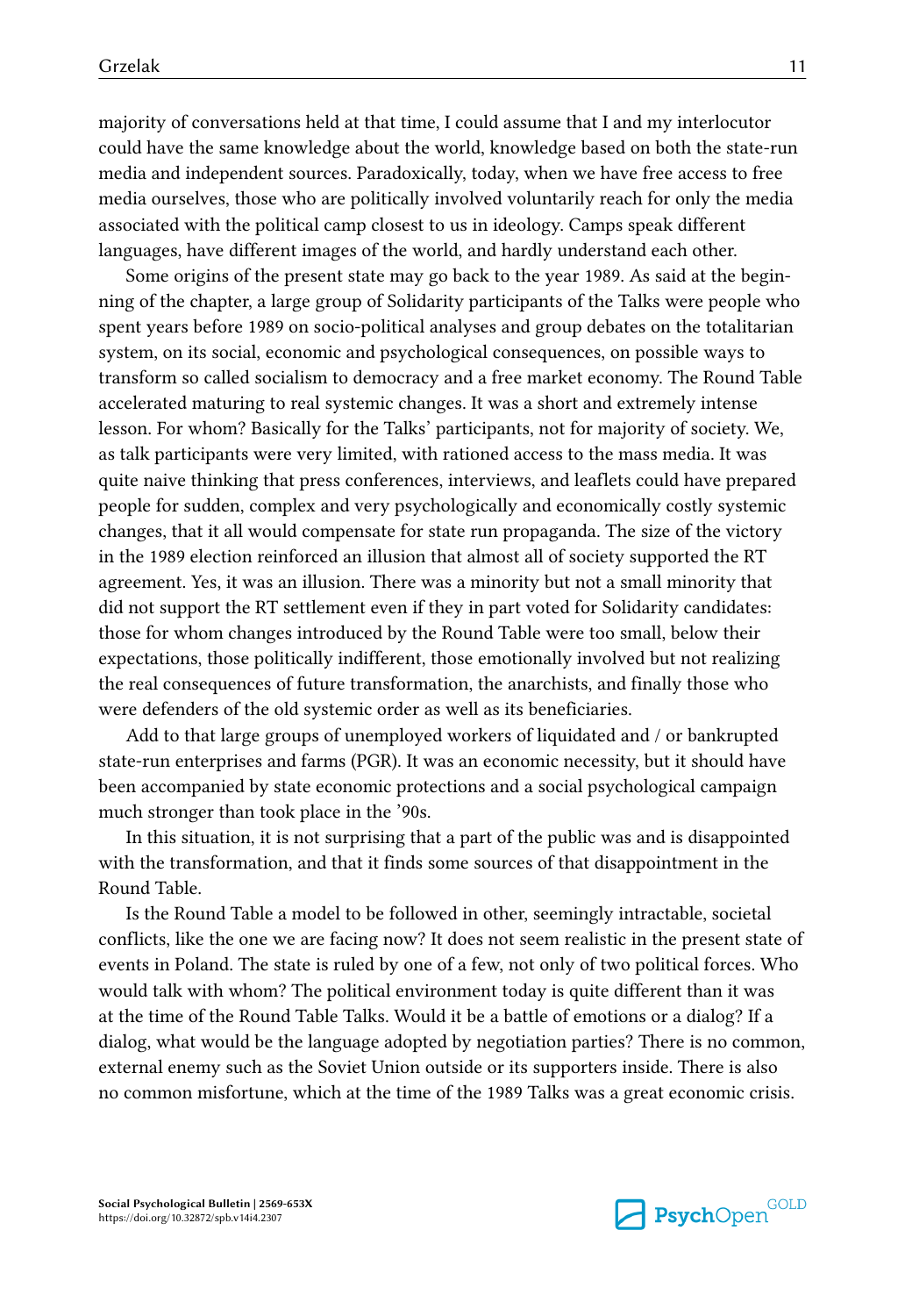<span id="page-11-0"></span>Despite the poverty zone, millions of people enjoy the growth and social policy of the government.

The Government is performing a four-year concert of social benefits. Are they big enough to counterbalance losses in the juridical system, health services, long-term losses in education, in environmental protection, in damages to the reputation of Poland…?

The Round Table experience may not be applicable in Poland now, at the very moment of our contemporary history, but in general seems to be a very good lesson of how to turn seemingly intractable conflicts into tractable ones. It seems worthwhile for favorable conditions: motivating all potential sides to negotiate, to have at least a rough image of a common good, to have at least some level of trust or assurance, to be ready to respect the opponent, to partition complex problems, to focus on the problem, not on the image of own party prestige and victory; finally, to have favorable external forces in order to undertake and successfully carry out the talks. Happily, we did.

Funding: The author has no funding to report.

Competing Interests: The author has declared that no competing interests exist.

Acknowledgments: I thank Carol Oyster (professor emeritus, University of Wisconsin) for her thoughtful comments and editorial work on the text.

## References

Barber, B. (1983). The logic and limit of trust. New Brunswick, NJ, USA: Rutgers University Press. Bazerman, M. H., & Neale, M. A. (1992). Negotiating rationally. New York, NY, USA: Free Press.

- Brett, J. F., Pinkley, R. L., & Jackofsky, F. E. (1996). Alternatives to having a BATNA in dyadic negotiation: The influence of goals, self-efficacy, and alternatives on negotiated outcomes. International Journal of Conflict Management, 7, 121-138. <https://doi.org/10.1108/eb022778>
- Fisher, R., Ury, W., & Patton, B. (2011). Getting to yes: Negotiating agreement without giving in. New York, NY, USA: Penguin Books.
- Grzelak, J. Ł. (2001). Control preferences. In J. A. Bargh & D. K. Apsley (Eds.), Unraveling the complexities of social life (pp. 141-154). Washington, DC, USA: American Psychological Association.
- Hardin, R. (1991). Trusting persons, trusting institutions. In R. J. Zeckhauser (Ed.), Strategy and choice (pp. 185-209). Cambridge, MA, USA: MIT Press.
- Judd, C. M., Parks, B., Yzerbyt, V., Gordijn, E. H., & Muller, D. (2005). Attributions of intergroup bias and outgroup homogeneity to ingroup and outgroup others. *European Journal of Social* Psychology, 35, 677-704.<https://doi.org/10.1002/ejsp.281>